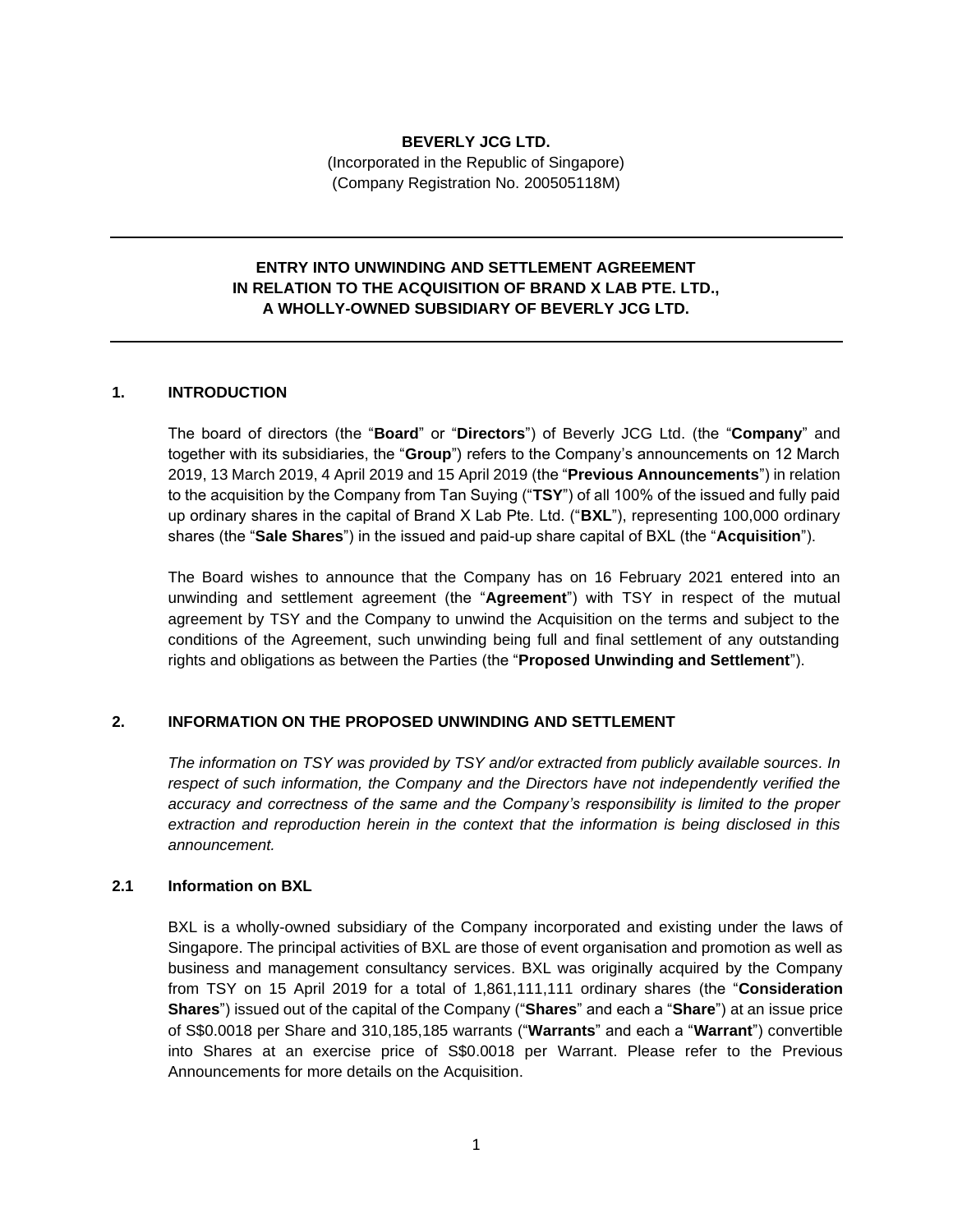Based on the unaudited financial statements of the Group as at 30 September 2020, the book value of BXL recorded in the Group's balance sheet was approximately S\$3,831,000 and the net tangible asset ("**NTA**") value and net loss of BXL were approximately S\$278,000 and S\$179,000.

# **2.2 Information on TSY**

TSY is a substantial shareholder of the Company holding, as at the date of this announcement, a shareholding interest of approximately 11.77% in the Company constituted by a total of 1,861,111,111 Shares. In addition, TSY is also a holder of 310,185,185 Warrants.

Upon Completion (as defined below), TSY will hold 277,777,778 Shares, representing a shareholding interest in the Company of approximately 1.76%, assuming the Company's issued and paid-up share capital is represented by 15,811,689,664 Shares upon Completion. TSY will also hold 26,296,297 Warrants.

In addition to being a holder of Shares and Warrants as stated above, TSY is currently the executive director of BXL.

# **2.3 Rationale for and Benefits of the Proposed Unwinding and Settlement**

The decision to undertake the Proposed Unwinding and Settlement arises from a strategic review of the long-term strategy and direction of the Group, as well as after taking into account the general performance and the mid- to longer-term outlook in terms of the financial performance and business prospects of BXL. Pursuant to such a strategic review, the Company is of the view that it would be beneficial to the Group and its shareholders in the longer term to unwind the Acquisition, particularly in light of the following:

- (a) With the acquisition in November 2019 of the Beverly Wilshire group of companies specialising in medical aesthetic treatments, healthy ageing wellness and regenerative therapies, cosmetic surgery, dental aesthetics and hair restoration, the primary focus of the Group is on the expansion of its healthcare business as the Group's core business given that healthcare businesses command an attractive PE multiple on the Singapore Exchange Securities Trading Limited (the "**SGX-ST**") and other bourses internationally;
- (b) Whilst BXL had generated and contributed to the Group a revenue of approximately S\$1.2 million for the financial year ended 31 December 2019 and a revenue of approximately S\$127,000 for the 9 months financial period ended 30 September 2020, the overall performance of BXL has not been as good as originally envisaged at the time of acquisition of BXL by the Company in April 2019 due to, in particular, the unprecedented and continuing effect and impact of the COVID-19 pandemic on the overall business and operations of BXL. In addition, BXL had generated a net loss of approximately S\$29,000 for the financial year ended 31 December 2019 and a net loss of approximately S\$179,000 for the 9 months financial period ended 30 September 2020. It is noted that in determining the aggregate consideration for the acquisition of BXL, the Company had then taken into account the net profits of BXL as recorded for the financial year ended 31 December 2018 ("**FY2018**"). For more details on the Acquisition, please refer to the Previous Announcements;
- (c) The Acquisition was originally entered into as the Company had identified the business of BXL as being synergistic with and complementary to the Company's existing medical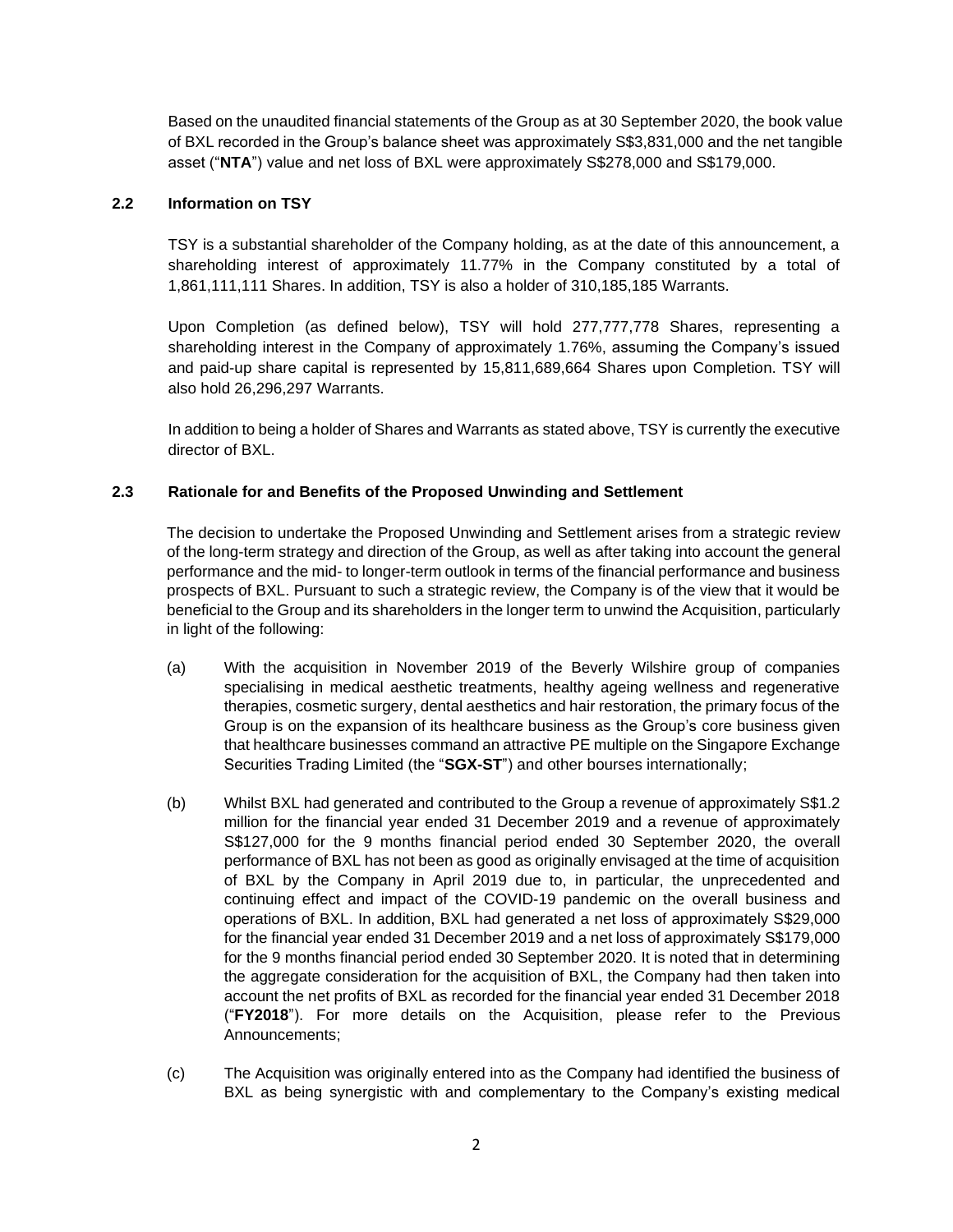aesthetics and healthcare business. However, in light of an assessment performed on the prospects of BXL in the upcoming years, in particular, with the unprecedented and continuing effect and impact of the COVID-19 pandemic on the overall business and operations of BXL, there is doubt in the ability of BXL to generate significant revenues and to record net profits that are closer to (if not equal to or more than) the revenue and net profit recorded for FY2018, financial figures that were taken into consideration when the purchase consideration of S\$3,350,000 was negotiated and agreed upon; and

(d) With the Proposed Unwinding and Settlement, the resources of the Group can be focused on the Group's core business as noted in Paragraph 2.3(a) above.

For the reasons stated above and after having considered the financial effects of the Proposed Unwinding and Settlement on the financial position of the Group, the Board has determined that it is in the best interests of the Company to unwind the Acquisition of BXL by the Company on and subject to the terms set out in the Agreement.

# **2.4 Principal terms of the Agreement**

#### 2.4.1 Overview of the Proposed Unwinding and Settlement

Subject to the terms and conditions of the Agreement, the Company and TSY irrevocably agree to unwind the Acquisition as follows:

- (a) Subject to and upon completion of the Proposed Unwinding and Settlement ("**Completion**"), TSY shall and irrevocably undertakes to return for cancellation or procure the return of, or make available for disposal by the Company of, **1,583,333,333** Consideration Shares (such shares, the "**Affected Shares**", and such return or disposal, the "**Affected Shares Return**") by way of, and to the extent permissible under law, the Catalist Rules of the SGX-ST and the Constitution of the Company:
	- (i) selective off-market share buy-back in accordance with Section 76D of the Companies Act (Chapter 50) of Singapore (the "**Companies Act**") and subject always to due compliance with and observation of the applicable provisions of the Catalist Rules of the SGX-ST and the Constitution of the Company; or
	- (ii) capital reduction pursuant to Division 3A (Part IV) of the Companies Act, and subject always to due compliance with and observation of the applicable provisions of the Catalist Rules of the SGX-ST and the Constitution of the Company; or
	- (iii) such other transaction methodology and structure as the Company may propose, agree and deem appropriate to achieve an effective unwinding of the Acquisition, and subject always to the extent permissible under law, the Catalist Rules of the SGX-ST and the Constitution of the Company and due compliance with and observation of the applicable provisions thereof ("**Other Transactional Structure**");
- (b) Subject to and upon Completion, TSY shall deliver back to the Company for cancellation of **263,888,888** Warrants held by TSY (such warrants, the "**Affected Warrants**" and such cancellation, the "**Warrants Cancellation**");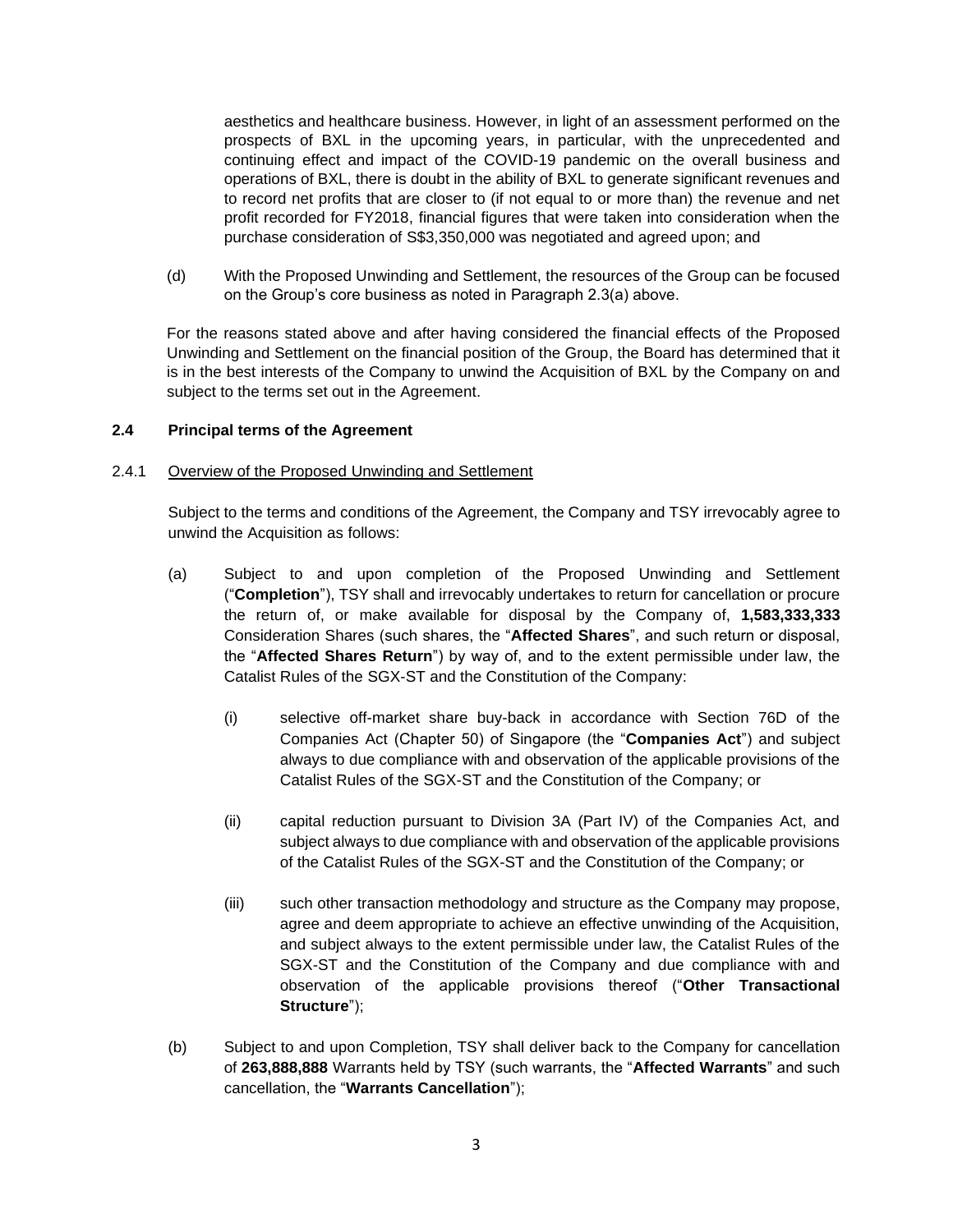- (c) TSY shall be entitled to retain **277,777,778** Consideration Shares held by TSY and **26,296,297** Warrants held by TSY ("**Retained Shares and Warrants**");
- (d) The Company shall, as legal and beneficial owner, dispose of the Sale Shares to TSY free from all encumbrances and together with all rights and advantages now and hereafter attaching thereto including all dividends and distributions declared, made or paid on or after Completion with respect to the Sale Shares; and
- (e) Where pursuant to any Other Transactional Structure involving the sale, exchange or disposal of the Affected Shares as a form or part of the Affected Shares Return, cash and/or other consideration (the "**Other Transactional Consideration**") is or are payable or paid on account of such sale, exchange or disposal of the Affected Shares, TSY irrevocably and unconditionally agrees and accepts that such Other Transactional Consideration shall be paid or otherwise delivered to the Company (or to the Company's order at its sole and absolute discretion) for the Company's own account and benefit without any requirement to account to TSY.<sup>(1)</sup>

Note:

(1) As the amount of cash and/or other consideration that may or may not be paid pursuant to such Other Transaction Consideration is uncertain at this point in time, it is not meaningful to disclose the use of such proceeds. However, in the event that there is any cash and/or other consideration that may be paid, the Company will update shareholders in a separate announcement, including as to the use of such sale proceeds.

The terms of the Proposed Unwinding and Settlement were arrived at on an arms' length basis, taking into account, among other things, the following factors:

- (a) the poorer than envisaged financial performance of BXL since the Acquisition as described in Paragraph 2.3(b) of this announcement;
- (b) the financial contributions of BXL to the Group's overall financial performance and financial position for the financial year ended 31 December 2019 and 9 months financial period ended 30 September 2020, including the recorded net tangible assets value of approximately S\$565,000 and S\$278,000 respectively; and
- (c) the rationale and benefits to the Company for the Proposed Unwinding and Settlement as set out in Paragraph 2.3 of this announcement.

Based on the book value of BXL recorded as of 30 September 2020 of S\$3,831,000 (as previously stated in Paragraph 2.1 of this announcement), the estimated net loss on Completion of the Proposed Unwinding and Settlement is approximately S\$220,000, being the deficit of the proceeds over the book value of BXL.<sup>(1)</sup>

Note:

(1) Based on the loss arising from the deficit of the market value of the Affected Shares of S\$3,167,000 computed based on the volume weighted average price of S\$0.002 per Share on 15 February 2021 over the net asset value of the Sale Shares of approximately S\$3,831,000 as at 30 September 2020,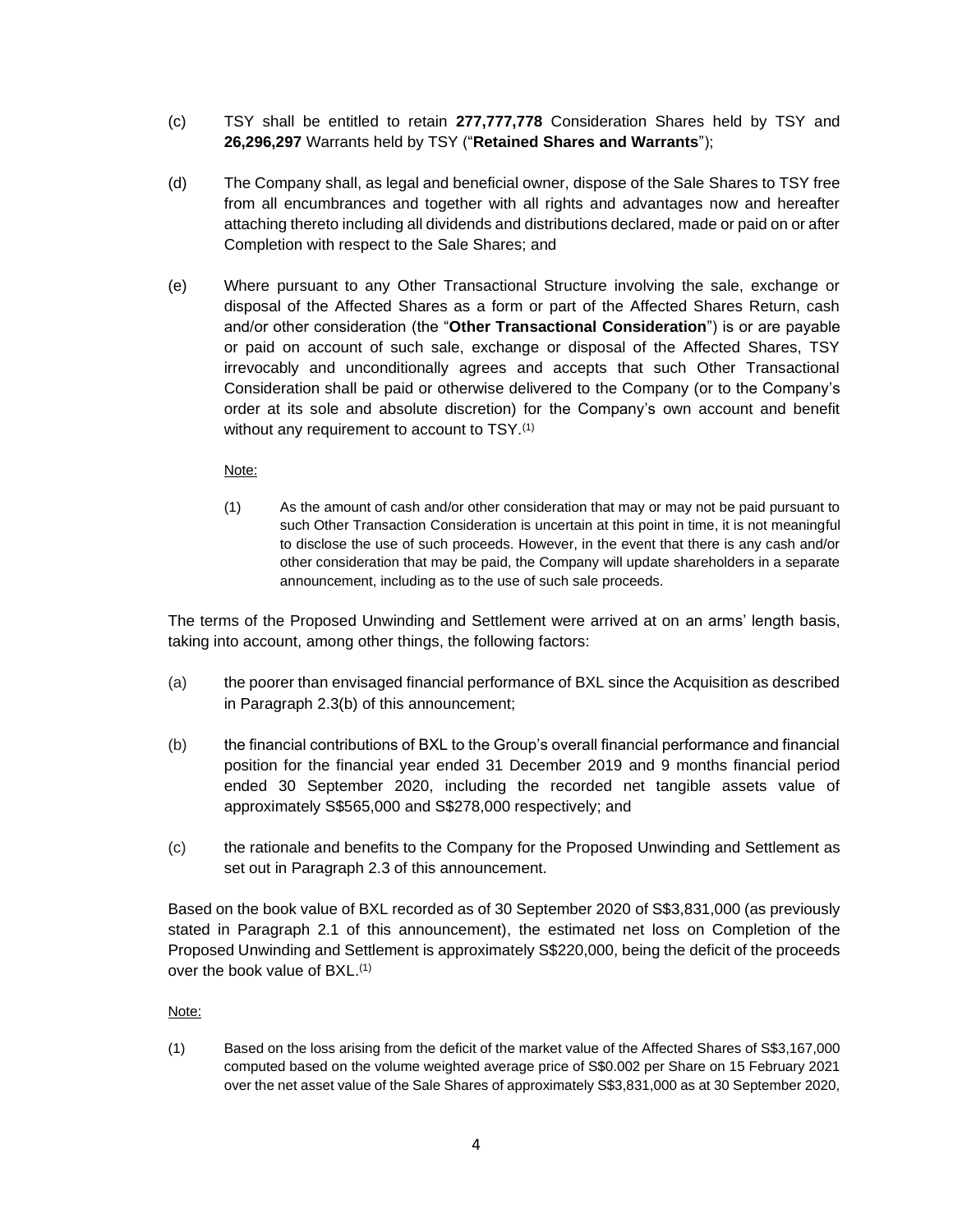and offset by the gain on cancellation of the Affected Warrants amounting to approximately S\$444,000.

As the Warrants were issued on a nil-paid basis at the time of the original acquisition of BXL by the Company in April 2019, the Warrants Cancellation is to be effected similarly on a nil-paid basis.

## 2.4.2 Completion

## **The Company's Obligations**

- (a) On Completion, the Company shall transfer to TSY (and/or her nominee, as TSY may direct) the Sale Shares and record (as well as file the requisite notification of transfer with the Accounting and Corporate Regulatory Authority) the transfer of the Sale Shares from the Company to TSY.
- (b) Subject to Completion taking place, the Company and TSY agree that the date of effective transfer of any and all rights and entitlements as well as any and all obligations attached to the Sale Shares shall be 1 January 2021 provided that Completion takes place on or before 31 December 2021. In all other case, date of effective transfer shall be the date of Completion.

## **TSY's Obligations**

Against the performance by the Company of its above obligations, TSY shall:

- (a) deliver and surrender to the Company the original share certificate(s) relating to the Affected Shares; and
- (b) deliver and surrender to the Company the original warrant certificate(s) relating to the Affected Warrants.

#### 2.4.3 Right to Terminate the Agreement

If Completion does not take place on or before the date falling twelve (12) months from the date of the Agreement, or such later date as the Company and TSY may mutually agree in writing due to the inability of the Company for any reason whatsoever to deliver the Sale Shares to TSY, TSY shall be entitled (but not obliged) to terminate the Agreement by written notice to the Company, such termination to take effect five (5) business days immediately after the receipt of such notice.

#### 2.4.4 Pre-Completion Obligations

- (a) Save in so far as otherwise agreed or consented to by the Company and pending Completion, TSY agrees and undertakes to do or procure to be done the following:
	- (i) where TSY has deposited all or any of the Affected Shares into a direct securities account maintained with the Central Depository (Pte) Limited (as the depository) or in the name of a depository agent (as a sub-account holder), TSY shall submit the necessary application or give the requisite instructions to the Central Depository (Pte) Limited or the relevant depository agent to withdraw physical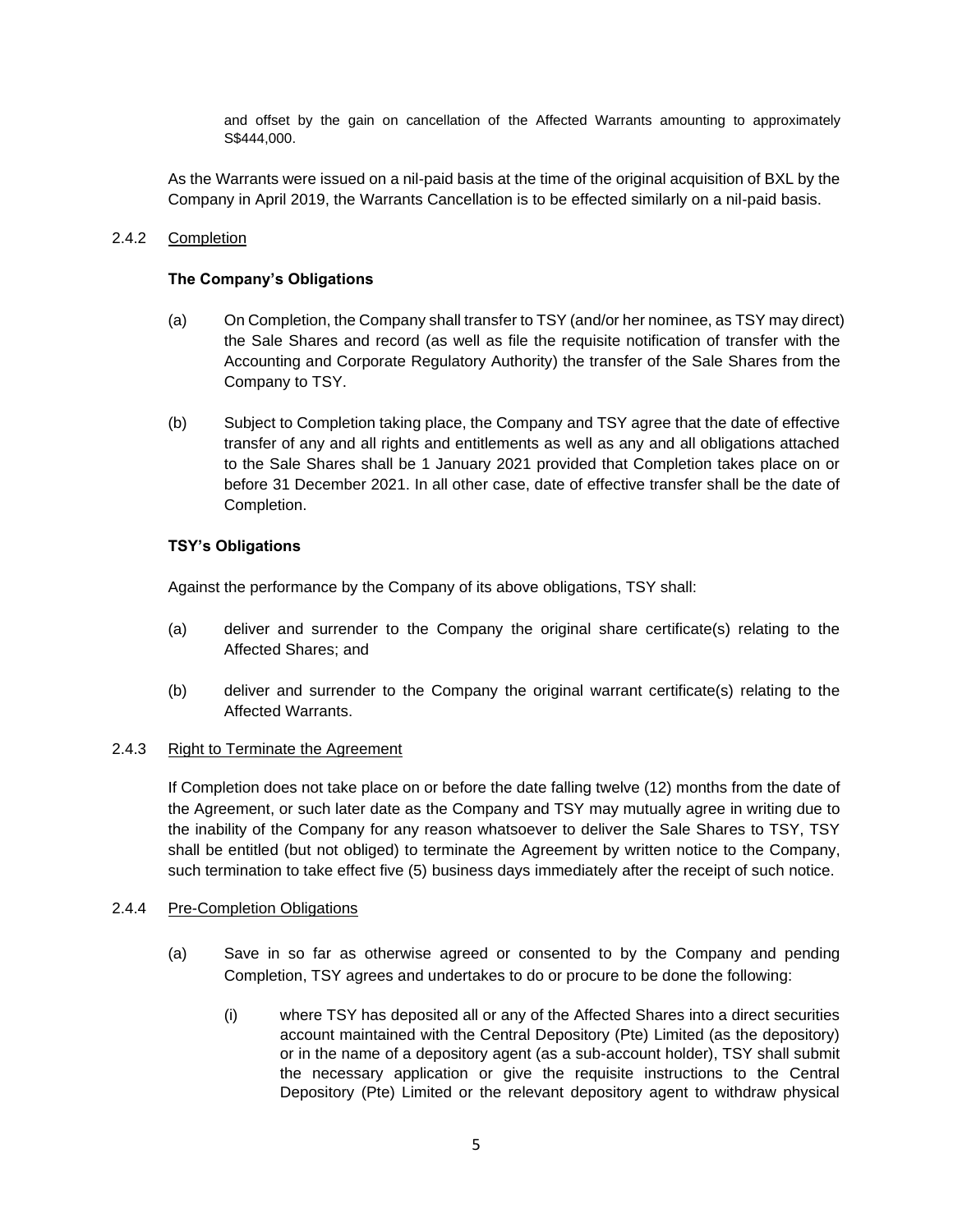securities from the depository against the credit balance in TSY's securities account or sub-account for the purposes of delivering the share certificate(s) for Completion;

- (ii) within one (1) Business Day from the receipt of the share certificate(s) referred to in Paragraph 2.4.5(a)(i) above (or if the Affected Shares are already in scrip form as at the time of signing of the Agreement, within five (5) Business Days from the date of the Agreement), deliver to the Company's legal counsel:
	- (I) all the original share certificate(s) relating to the Affected Shares;
	- (II) all the original warrant certificate(s) relating to the Affected Warrants;
	- (III) irrevocable written instructions from TSY (in form and substance reasonably acceptable to the Company) to the effect that the share certificate(s) and warrant certificate(s) referred to above are: (x) to be held by the Company's legal counsel pending and strictly for the Completion; and (y) to be returned to TSY only in the event of termination of the Agreement;
- (iii) not enter into any commitment, agreement or arrangement to encumber, sell transfer, dispose of or otherwise deal with the Affected Shares and the Affected Warrants, nor will TSY create or permit to subsist any security or other adverse interest or encumbrance over the Affected Shares and the Affected Warrants;
- (iv) refrain from exercising or otherwise waiving the right to subscribe for ordinary shares or any other securities to be or proposed to be issued out of the capital of the Company in TSY's capacity as a holder or beneficial owner of the Affected Shares or Affected Warrants provided that this obligation shall cease immediately in the event of termination of the Agreement;
- (v) refrain from exercising any voting rights in TSY's capacity as a holder or beneficial owner of the Consideration Shares or Consideration Warrants that may adversely affect or compromise the transactions contemplated under the Agreement (including without limit refraining from voting against any proposals put forward by the Company in connection with or for the purposes of the transactions contemplated under the Agreement);
- (vi) not to demand for the repayment of the loan of S\$150,000 advanced by BXL to the Company including any interest accrued thereon and subject to Completion, to waive such repayment ("**Loan Waiver**"); and
- (vii) render such assistance and provide such information and shall procure that BXL renders such assistance and provides such information to the Company as the Company may direct and as may be necessary for the Company to make the necessary filings and obtain the necessary approvals and clearances with the relevant authorities in connection with the transactions contemplated hereunder.
- (b) Save in so far as otherwise agreed or consented to by TSY and pending Completion, the Company agrees and undertakes to deliver or procure to be done the following:
	- (i) deliver to the Company's legal counsel all original share certificate(s) evidencing the title and ownership to the Sale Shares;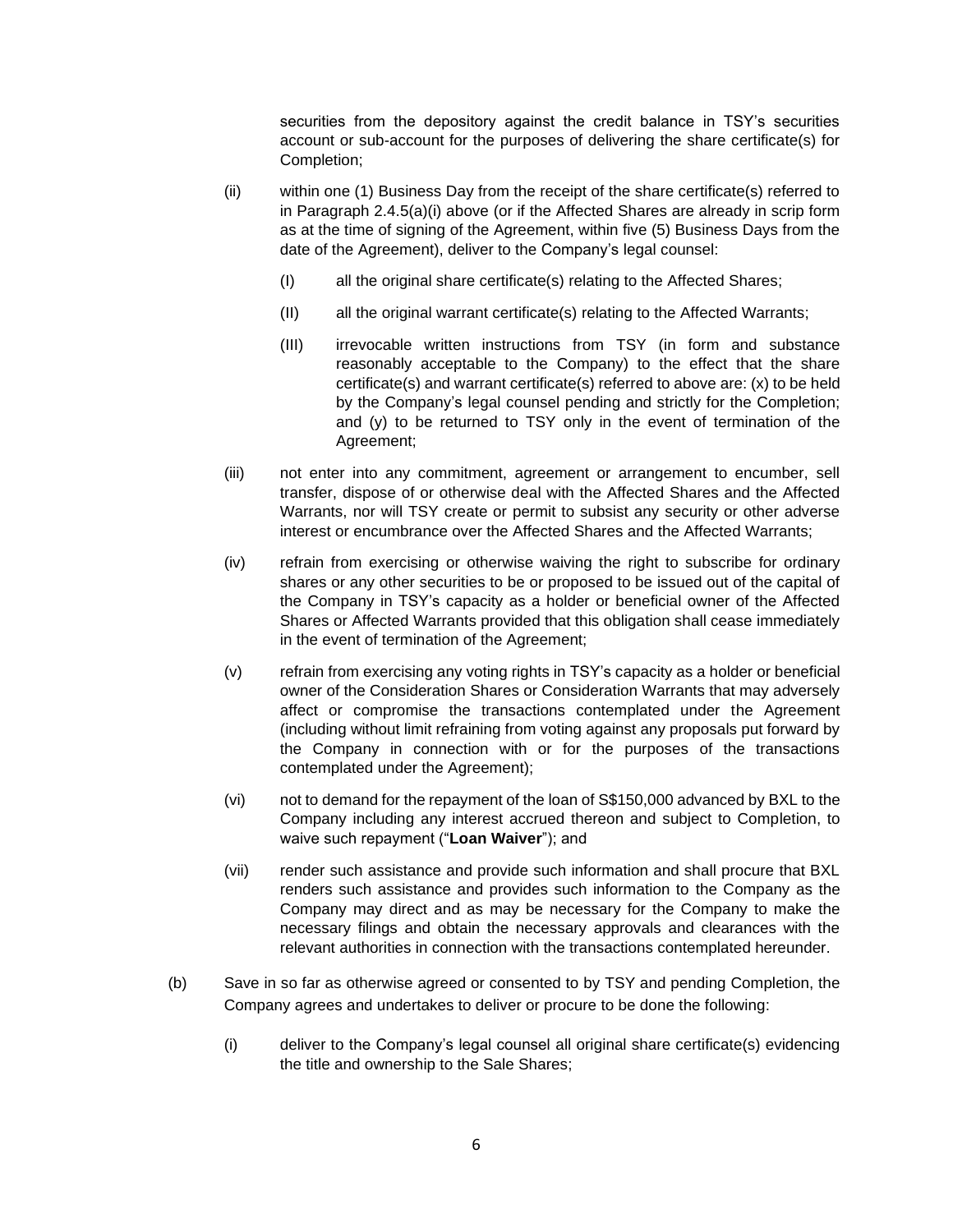- (ii) deliver to the Company's legal counsel duly executed but undated transfer form(s) in respect of the Sale Shares in favour of TSY or her nominees(s);
- (iii) deliver to the Company's legal counsel irrevocable written instructions from the Company (in form and substance reasonably acceptable to TSY) to the effect that the share certificate(s) and transfer form(s) referred to above are: (x) to be held by the Company's legal counsel pending and strictly for the Completion; and (y) to be returned to the Company only in the event of termination of the Agreement; and
- (iv) not enter into any commitment, agreement or arrangement to encumber, sell transfer, dispose of or otherwise deal with the Sale Shares, nor will the Company create or permit to subsist any security or other adverse interest or encumbrance over the Sale Shares.

# **2.5 TSY's Power of Attorney**

- 2.5.1 In connection with the Agreement and the Proposed Unwinding and Settlement, TSY had on 16 February 2021 granted a power of attorney (the "**Power of Attorney**") in favour of the Directors (other than Dato' Ng Tian Sang @ Ng Kek Chuan, Howard Ng How Er and any Directors who are associates of Dato' Ng Tian Sang @ Ng Kek Chuan and/or Howard Ng How Er or who are substantial shareholders of the Company but including the existing members of the Board (namely, Ang Kok Huan, Lam Lee G, Yap Siean Sin and Cheung Wai Man, Raymond) and any new or replacement Directors that may be appointed from time to time) acting collectively or jointly in a group of at least three (3), to do and execute for TSY and in her name all acts, matters and things that may be expedient or necessary (as more particularly described below), subject always to the completion of the transfer by the Company, as legal and beneficial owner, of the Sale Shares to TSY free from all encumbrances and together with all rights and advantages attaching thereto including all dividends and distributions declared, made or paid on or after the completion with respect to the Sale Shares.
- 2.5.2 Pursuant to the Power of Attorney, TSY had appointed the Directors (other than Dato' Ng Tian Sang @ Ng Kek Chuan, Howard Ng How Er and any Directors who are associates of Dato' Ng Tian Sang @ Ng Kek Chuan and/or Howard Ng How Er or who are substantial shareholders of the Company but including the existing members of the Board (namely, Ang Kok Huan, Lam Lee G, Yap Siean Sin and Cheung Wai Man, Raymond) and any new or replacement Directors that may be appointed from time to time) acting collectively or jointly in a group of at least three (3), to be her true and lawful attorney for her and in her name to do and execute all or any of the following acts, deeds and things and hereby ratify and endorse all those things which such attorney may do or cause to be done; that is to say, subject to and conditional on completion of the transfer of the Sale Shares to TSY:
	- (a) generally to exercise full control (other than in respect of voting rights) over any and all of the Affected Shares, being 1,583,333,333 ordinary shares of the Company (to the extent that they continue to be held by or in the name of TSY) including but not limited to the rights to manage, control, operate, improve, transfer, sell, mortgage, create security interest over, lien, repurchase, cancel and dispose of the Affected Shares absolutely in any manner that such attorney may in his absolute discretion see fit and without any obligation to give reasons or justification as if the Affected Shares were the assets and property of such attorney absolutely;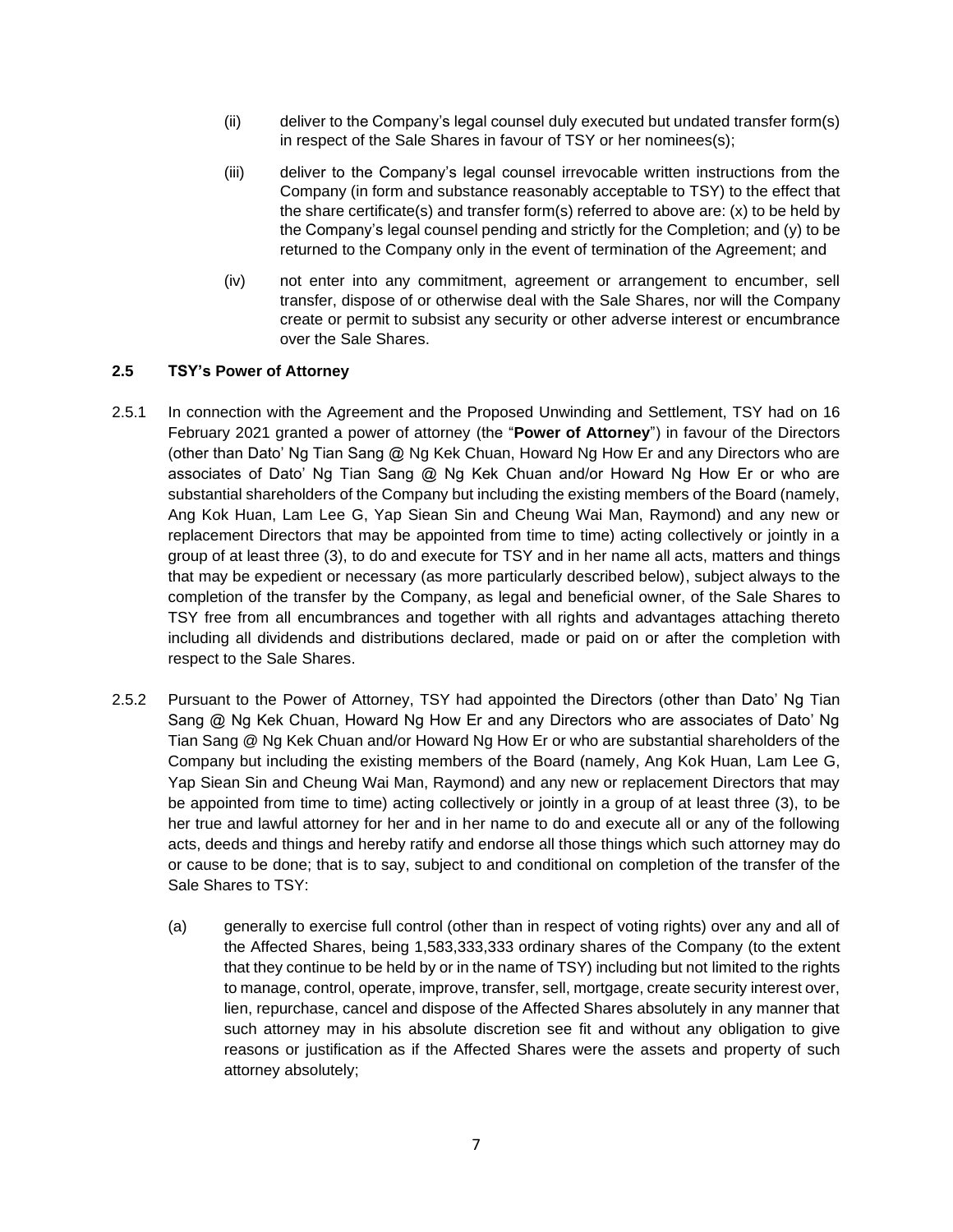- (b) to receive, call upon, recover, collect and otherwise take the benefit of any and all income or capital benefit from any and all of the Affected Shares including but not limited to trading income and passive income of any source, as if that income and capital were the property of such attorney absolutely and without any obligation to give reasons or justification for his actions;
- (c) to agree, negotiate and make any agreement, promise or undertaking concerning the Affected Shares with any third party whether written or not and on such terms and for such consideration as such attorney may in his absolute discretion see fit;
- (d) to settle and make payment of any and all debts, taxes, charges, professional fees and other obligations or liabilities due from or owing by TSY as holder whether by payment of cash or by the transfer, assignment or sale of the Affected Shares or any of them;
- (e) to sue or bring other legal action on TSY's behalf against any third party for whatever reason such attorney may in his absolute discretion see fit and to settle said legal action by any means such attorney may see fit including the making and accepting of out of court settlements;
- (f) to appear in TSY's name and in her stead before any competent court and legal or public authority whether in Singapore or elsewhere including but not limited to the Inland Revenue Authority of Singapore and Accounting and Corporate Regulatory Authority of Singapore;
- (g) to sign and execute on TSY's behalf any and all documents and formalities which such attorney in his absolute discretion considers to be necessary to or conducive to the execution of any of the powers set out in the Power of Attorney including but not limited to the executing and signing of deeds, contracts, agreements, declarations, mortgages;
- (h) without prejudice to the generality of the foregoing powers, specifically and generally in respect of the Affected Shares:
	- (i) in connection with any Other Transactional Structure, to sell and absolutely dispose of all and singular TSY's ownership, right, title and interest in or to the Affected Shares either by private contract or in such manner as such attorney may think proper for such price as to such attorney may seem reasonable, and subject to such exceptions reservations covenants and conditions, if any, as such attorney may think fit;
	- (ii) to receive and upon the receipt of the consideration or sale proceeds for the same or any part thereof to give a good receipt therefor which receipt shall wholly exonerate the person paying such money from seeing to the application thereof or being responsible for the loss or misapplication thereof as well as to deal with such consideration or sale proceeds in a manner as such attorney shall deem fit for the benefit the Company;
	- (iii) to sign and seal and deliver any deed, transfer or instrument in writing and to do every other thing whatsoever which may be necessary or proper for carrying any agreement for the sale into complete effect and execution in such manner that all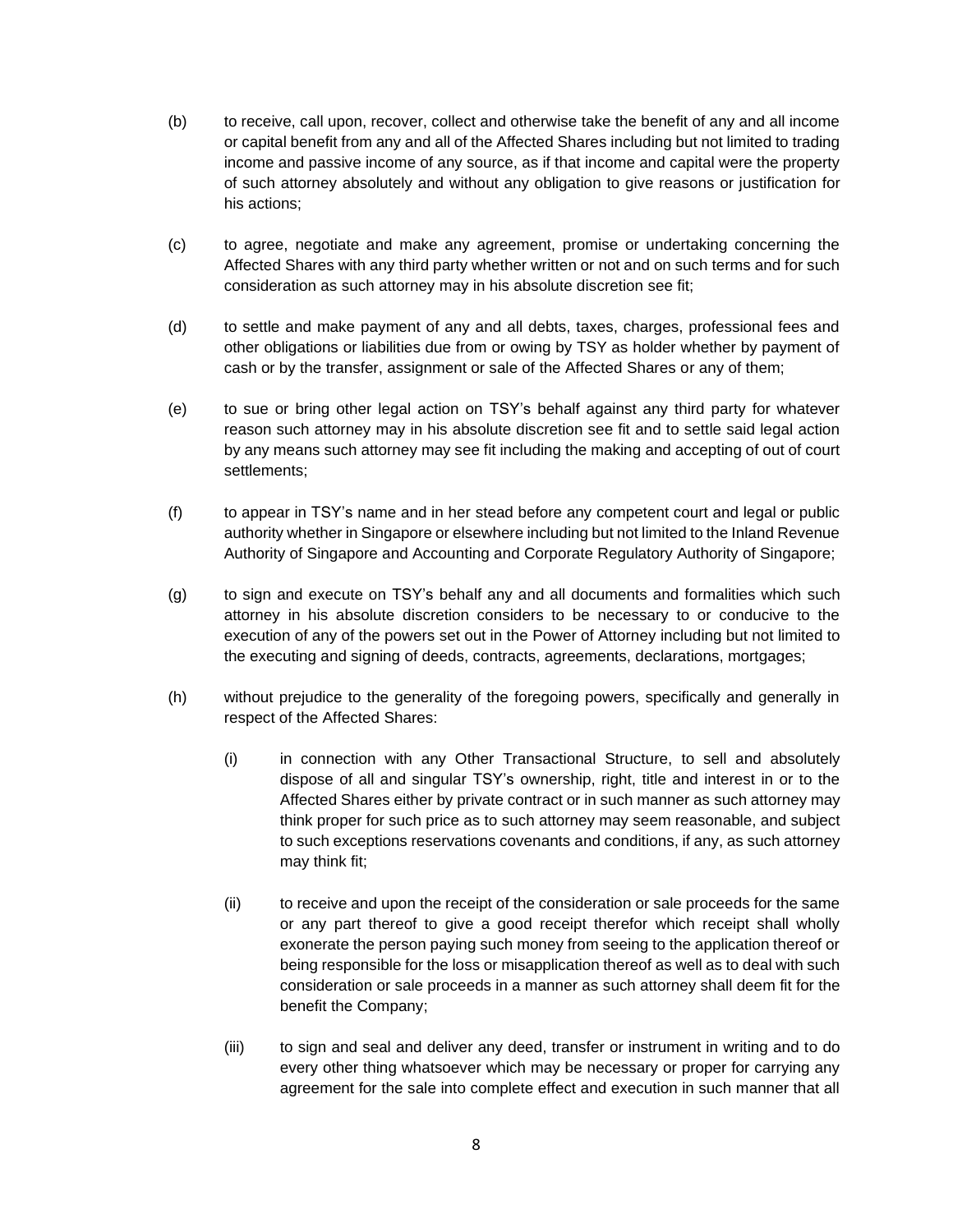TSY's ownership, right, title and interest in or to the Affected Shares may be effectually and absolutely transferred to the purchaser or purchasers thereof;

- (iv) to do all such acts matters and things including the commencing and prosecuting or defending of any proceedings in connection with any contract for the sale of the Affected Shares or any part thereof or the rescission of any such contract or the recovery of any deposit or other money paid thereunder or any matter or thing incidental to the completion of any such contract;
- (v) to accept for TSY and in her name service of any writ, summons, notices or other legal process and to enter an appearance to defend or oppose or deal with any action or other legal proceedings that may be brought against TSY in connection with the Affected Shares and to make any counter-claim therein and to give such notices, make such claims and to commence any action or other legal proceedings for such relief as such attorney or his advisers shall think necessary for the recovery preservation or protection of the Affected Shares or TSY's rights thereto and to prosecute, discontinue or compromise any such action or proceedings and to appeal against any judgment or decisions of any court or tribunal in any such action or proceedings and to appear before any magistrate, judge or officer in connection with any such action or proceedings; and
- (vi) generally to do all such acts and things as may be necessary or expedient in connection with the selling or disposing of the Affected Shares as fully and effectively as TSY herself could do;
- (i) to generally enter into, execute, sign, seal and deliver all agreements, contracts, notices, deeds, documents and letters as well as to generally give such confirmation, indemnity and undertaking necessary and proper for effectively doing or causing to be done any or all of the acts and things which such attorney is by the Power of Attorney empowered to do; and
- (j) in connection with any matter arising herein to consult, employ and remunerate accountants, lawyers, estate agents, valuers and surveyors as such Attorney shall think fit and at the cost of the Company.
- 2.5.3 The powers created by the Power of Attorney shall be valid and irrevocable for the period of six (6) years from the date of the Power of Attorney.

# **3. RELATIVE FIGURES UNDER RULE 1006**

Based on the latest announced consolidated financial statements of the Group for the nine months ended 30 September 2020 ("**3Q2020**")*,* the relative figures of the Proposed Unwinding and Settlement as computed on the bases set out in Rule 1006 of the Listing Manual of the SGX-ST are as follows:

## **Rule 1006 Bases of calculation Relative figure % Relative figure %**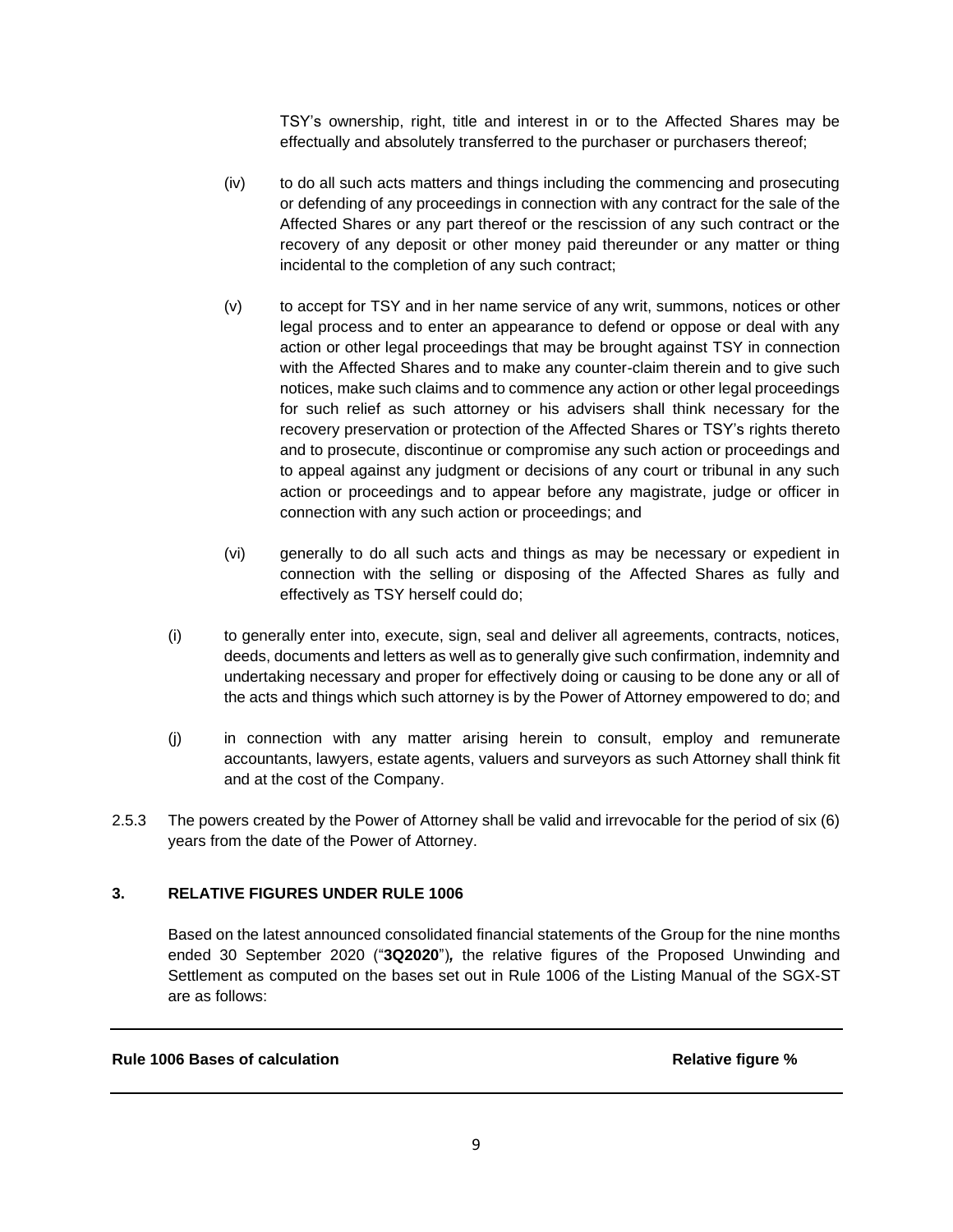| (a) | The net asset value of the assets to be disposed of, as<br>compared with the Group's net asset value                                                                                        | $74.37^{(1)}$        |
|-----|---------------------------------------------------------------------------------------------------------------------------------------------------------------------------------------------|----------------------|
| (b) | The net profits/loss attributable to the assets acquired or<br>disposed of, compared with the Group's net profits/loss                                                                      | $3.90^{(2)}$         |
| (c) | The aggregate value of the consideration given or received,<br>compared with the Company's market capitalisation based<br>on the total number of issued shares excluding treasury<br>shares | $10.49^{(3)}$        |
| (d) | The number of equity securities issued by the Company as<br>consideration for an acquisition, compared with the number<br>of equity securities previously in issue                          | Not applicable $(4)$ |
| (e) | The aggregate volume or amount of proved and probable<br>reserves to be disposed of, compared with the aggregate of<br>the Group's proved and probable reserves                             | Not applicable $(5)$ |

#### **Notes:**

- (1) Based on the net asset value of the Sale Shares of approximately S\$3,831,000 and the Group's net asset value of approximately S\$5,151,000, as at 30 September 2020.
- (2) Based on the unaudited net loss attributable to the Sale Shares of approximately S\$162,000 for the nine-month period ended 30 September 2020 and the Group's unaudited net loss of approximately S\$4,152,000 for the ninemonth period ended 30 September 2020. Net profit/loss is defined to be profit or loss before income tax, minority interests and extraordinary items.
- (3) Based on the market value of the Affected Shares of S\$3,167,000 and the Loan Waiver compared to the Company's market capitalization of approximately S\$31,623,000. The market value of the Affected Shares was computed based on volume weighted average price of S\$0.002 per Share on 15 February 2021. The market capitalisation of the Company was computed based on its existing share capital of 15,811,689,664 ordinary shares in the capital of the Company (excluding treasury shares) (the "**Shares**") and the volume weighted average price of S\$0.002 per Share on 15 February 2021 (being the last market day on which the Shares were traded preceding the date of the Agreement).
- (4) Rule 1006(d) is not applicable to a disposal of assets.
- (5) Rule 1006(e) is not applicable as the Company is not a mineral, oil and gas company.

Under Chapter 10 of the SGX-ST Catalist Rules, where any relative figure computed on the bases set out in Rule 1006 exceeds, for a disposal or the provision of financial assistance, 50%, the transaction shall constitute a "major transaction" for the purposes of Chapter 10 of the SGX-ST Catalist Rules. Based on the relevant figures computed under Rule 1006 of the SGX-ST Catalist Rules, as the relative figure under Rules 1006(a) exceeds 50%, and the Proposed Unwinding and Settlement will result in a loss on disposal of approximately S\$220,000, which exceeds 5% but does not exceed 10% of the consolidated net loss of the Company (in each case taking into account only the absolute values), the Proposed Unwinding and Settlement therefore constitutes a "major transaction" under the provisions of Rule 1006 and paragraph 4.6 of Practice Note 10A of the SGX-ST Catalist Rules, and is conditional upon approval by shareholders of the Company in general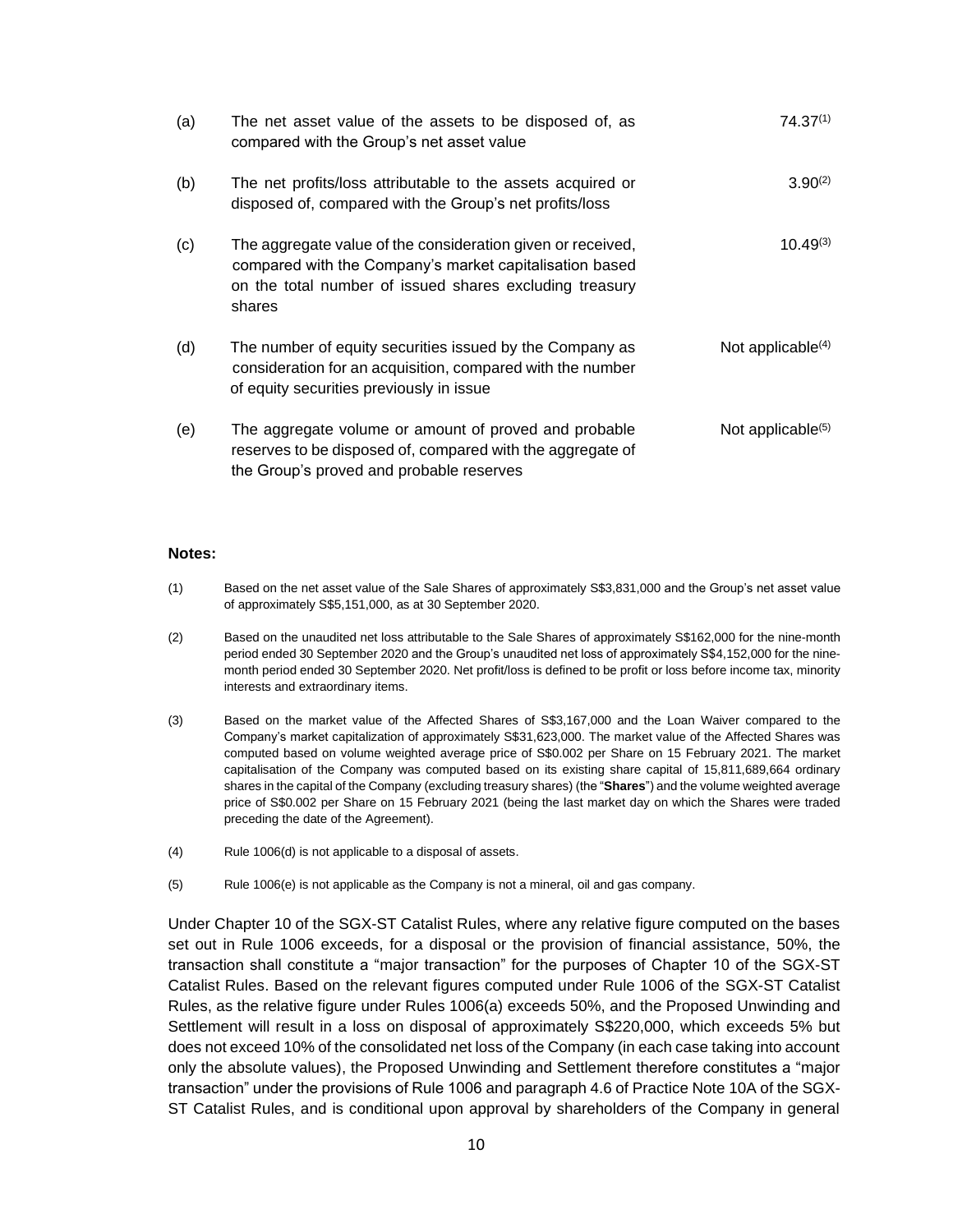meeting. In addition, as the Proposed Unwinding and Settlement may involve the corporate actions described in Paragraph 2.4.1 of this announcement, the Proposed Unwinding and Settlement may be subject to the grant of approval of shareholders of the Company present and voting at a duly convened extraordinary general meeting of the Company.

# **4. FINANCIAL EFFECTS OF THE PROPOSED UNWINDING AND SETTLEMENT**

# **4.1 Bases and assumptions**

The following are presented purely for illustrative purposes only and are neither indicative nor do they represent the actual future financial situation or any projection of the financial performance or position of the Group following completion of the Proposed Unwinding and Settlement. The financial effects of the Proposed Unwinding and Settlement on the Company as set out below are based on the latest audited consolidated financial statements of the Group for the financial year ended 31 December 2019, as well as the following bases and key assumptions:

- (a) the financial effects of the Proposed Unwinding and Settlement on the Group's net tangible asset ("**NTA**") per Share are computed based on the assumption that the Proposed Unwinding and Settlement was completed on 31 December 2019;
- (b) the financial effects of the Proposed Unwinding and Settlement on the Group's loss per Share ("**LPS**") are computed based on the assumption that the Proposed Unwinding and Settlement was completed on 1 January 2019;
- (c) the expenses in connection with the Proposed Unwinding and Settlement are disregarded for the purpose of calculating the financial effects; and
- (d) save as set out above, there have not been any adjustments for the impact of any other transactions or events other than the Proposed Unwinding and Settlement.

# **4.2 NTA per Share**

|                           | Before the Proposed After the Proposed<br>Unwinding<br>and<br><b>Settlement</b> | <b>Unwinding</b><br>and<br><b>Settlement</b> |
|---------------------------|---------------------------------------------------------------------------------|----------------------------------------------|
| NTA (S\$'000)             | 8.345                                                                           | 4.276                                        |
| Number of Shares ('000)   | 15,383,882                                                                      | 15,383,882                                   |
| NTA per Share (S\$ cents) | 0.05                                                                            | 0.03                                         |

# **4.3 LPS**

|                                                  | Before the Proposed After the Proposed |     |                   |     |
|--------------------------------------------------|----------------------------------------|-----|-------------------|-----|
|                                                  | Unwinding                              | and | Unwindina         | and |
|                                                  | <b>Settlement</b>                      |     | <b>Settlement</b> |     |
| Net loss attributable to equity holders of 3,088 |                                        |     | 3.059             |     |
| the Company (S\$'000)                            |                                        |     |                   |     |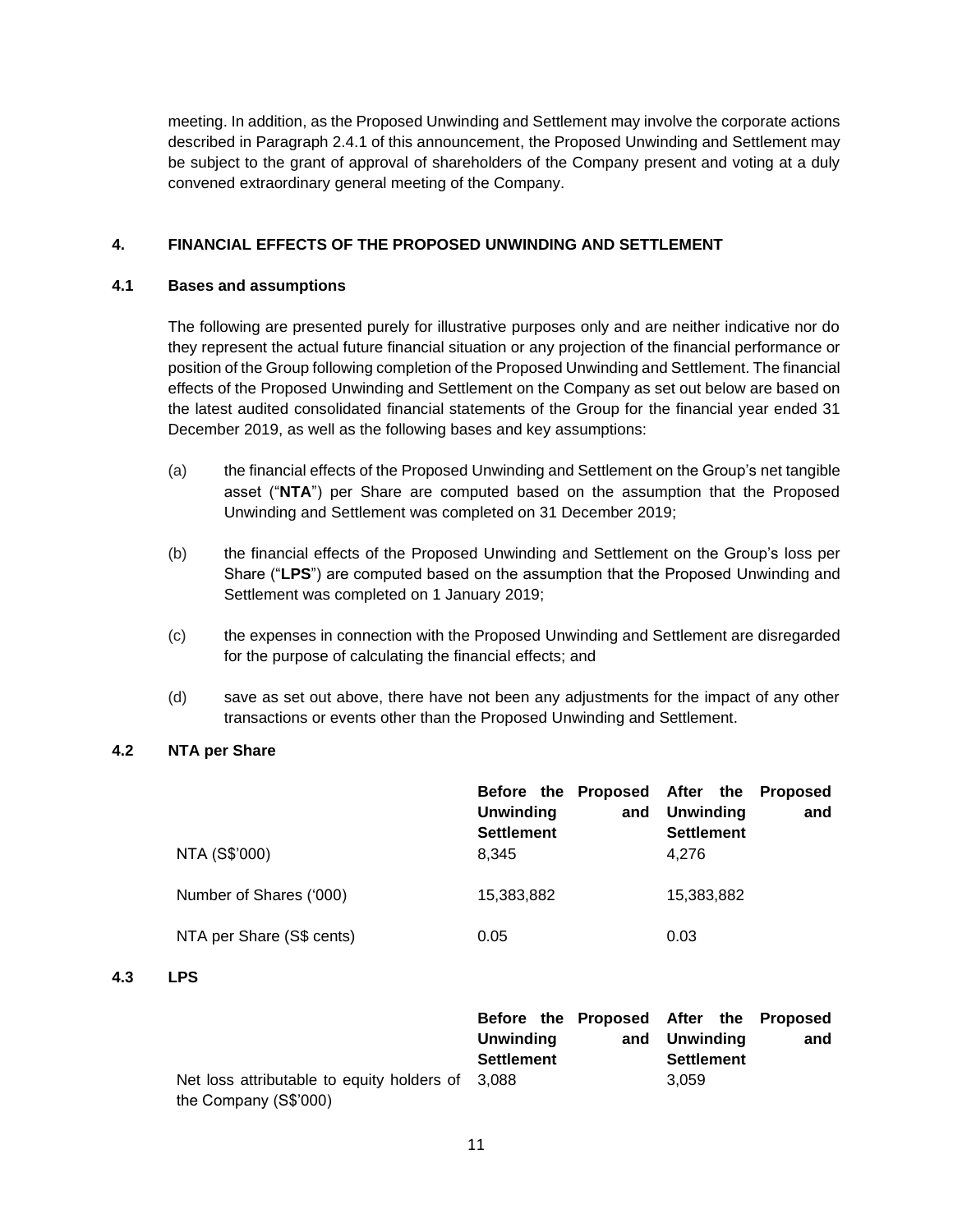| Weighted average number of ordinary 12,455,805 |        | 12.455.805 |  |  |  |  |  |  |  |
|------------------------------------------------|--------|------------|--|--|--|--|--|--|--|
| shares outstanding ('000)                      |        |            |  |  |  |  |  |  |  |
|                                                |        |            |  |  |  |  |  |  |  |
| LPS (S\$ cents)                                | (0.02) | (0.02)     |  |  |  |  |  |  |  |

# **5. INTERESTS OF DIRECTORS AND CONTROLLING SHAREHOLDERS**

None of the Directors or Controlling Shareholders of the Company and their respective associates has any interests, direct or indirect, in the Proposed Unwinding and Settlement, other than through their respective shareholding interests in the Company, if any.

## **6. SERVICE CONTRACTS**

No person is proposed to be appointed to the Board in connection with the Proposed Unwinding and Settlement, and no director's service contract in relation to the Company is proposed to be entered into between the Company and any such person in connection with the Proposed Unwinding and Settlement.

# **7. DOCUMENTS AVAILABLE FOR INSPECTION**

A copy of the Agreement will be made available for inspection during normal business hours at the registered office of the Company at 600 North Bridge Road #06-02 Parkview Square, Singapore 188778 for a period of three (3) months from the date of this announcement.

## **8. FURTHER ANNOUNCEMENTS**

The Company will make further announcements on the Proposed Unwinding and Settlement as and when there are material developments.

#### **9. RESPONSIBILITY STATEMENT**

The Directors collectively and individually accept full responsibility for the accuracy of the information given in this announcement (save for the information on TSY in Paragraph 2.2 of this announcement) and confirm after making all reasonable enquiries that to the best of their knowledge and belief, this announcement constitutes full and true disclosure of all material facts about the Proposed Unwinding and Settlement and the Company and its subsidiaries, and the Directors are not aware of any facts the omission of which would make any statement in this announcement misleading (save that in respect of the information on TSY in Paragraph 2.2 of this announcement, such information is given based on information available to the Company as at the date of this announcement and is subject to further due diligence investigation and verification). Where information in this announcement has been extracted from published or otherwise publicly available sources or obtained from a named source, the sole responsibility of the Directors has been to ensure